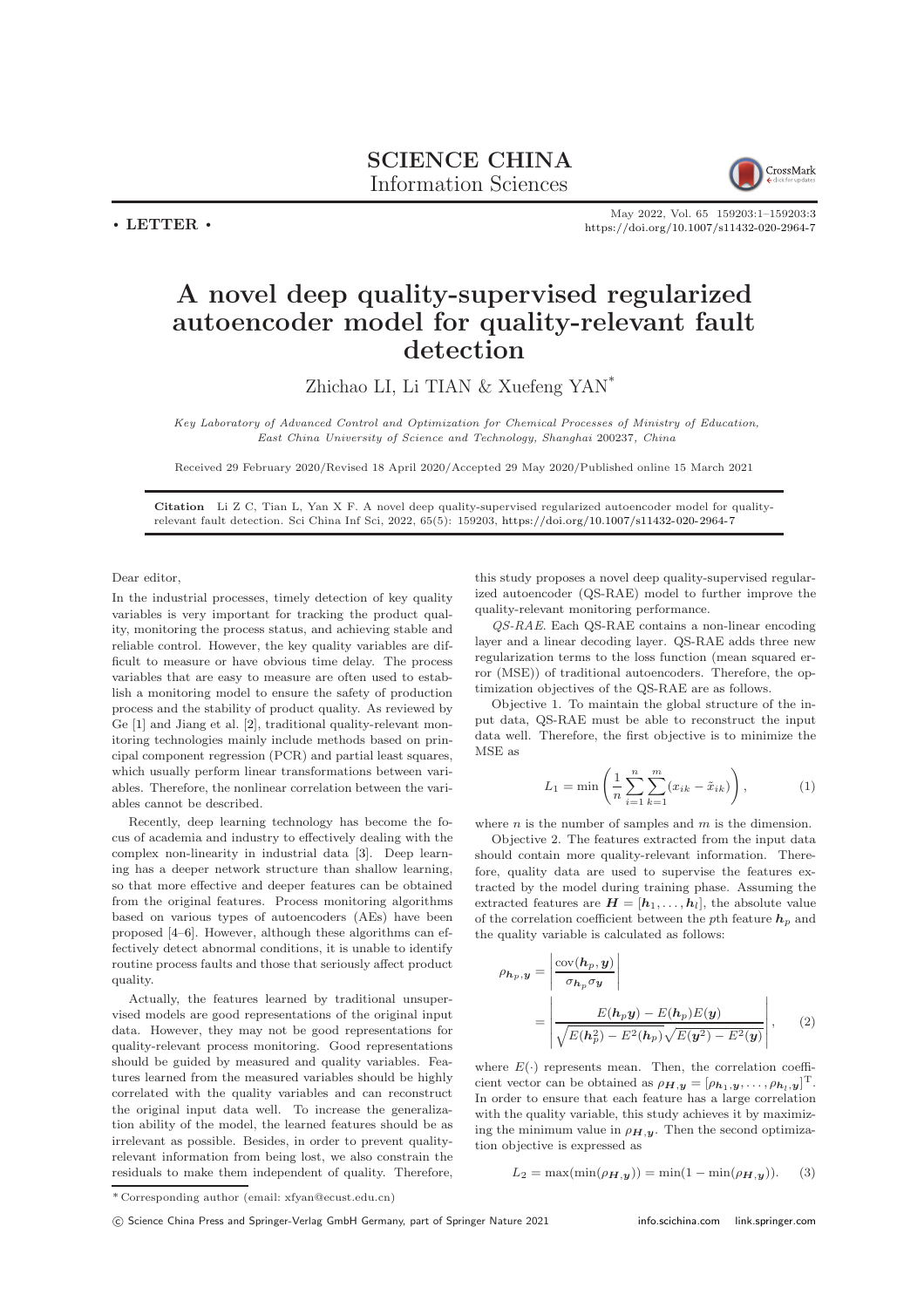

Figure 1 (Color online) Illustration of OS-RAE.

Objective 3. To make the model more robust, the correlation between the extracted features should be as small as possible. Similar to (2), the correlation coefficient between the pth feature and the qth feature,  $\rho_{h_p,h_q}$ , can be calculated. Then, the correlation coefficient matrix can be obtained as follows:

$$
\rho_{\text{within}H} = \begin{bmatrix} \rho_{h_1, h_1} & \cdots & \rho_{h_1, h_l} \\ \vdots & \ddots & \vdots \\ \rho_{h_l, h_1} & \cdots & \rho_{h_l, h_l} \end{bmatrix} . \tag{4}
$$

The third optimization objective can be achieved by minimizing the maximum value in  $\rho_{\text{within}H}$  (except for elements in the main diagonal), which is expressed as

$$
L_3 = \min(\max(\rho_{h_p, h_q})), \quad p \neq q. \tag{5}
$$

Objective 4. To avoid the loss of quality-relevant information, this study also requires that the residuals are not correlated or have a small correlation with the quality variable. Assuming that the residual is Res =  $\tilde{X}$  –  $\tilde{X}$ , the correlation coefficient between the reconstruction error of the kth variable and the quality variable,  $\rho_{r_k,y}$ , is calculated similar to (2). Then, the correlation coefficient vector can be obtained as  $\rho_{\text{Res},y} = [\rho_{\bm{r}_1,\bm{y}}, \ldots, \rho_{\bm{r}_m,\bm{y}}]^{\text{T}}$ . The fourth optimization objective can be achieved by minimizing the maximum value in  $\rho_{\text{Res},y}$ , which is expressed as

$$
L_4 = \min(\max(\rho_{\text{Res},y})).\tag{6}
$$

Taking these optimization objectives into consideration, the loss function of QS-RAE is defined as

$$
L(\theta_f^*, \theta_g^*)
$$
  
= min  $L_1(\theta_f, \theta_g) + \alpha L_2(\theta_f) + \beta L_3(\theta_f) + \gamma L_4(\theta_f, \theta_g)$ , (7)

where  $\alpha, \beta, \gamma$  are hyperparameters used to determine the importance of each optimization objective. Afterwards, the proposed QS-RAE model can be trained by a stochastic gradient descent algorithm, as shown in Figure 1.  $\theta_f$  is the parameter of the encoder;  $\theta_g$  is the parameter of the decoder.

By stacking multiple QS-RAEs and training the deep QS-RAE model using a layer-by-layer greedy training method, quality-irrelevant information is gradually reduced, while quality-relevant information is more concentrated in the extracted features.

Quality-relevant fault detection. Although the features extracted by deep QS-RAE contain much quality-relevant information, there is also interference from quality-irrelevant information. Therefore, this study further decomposes the feature space into quality-relevant subspace and qualityirrelevant subspace by orthogonal decomposition. According to the extracted features by deep QS-RAE and the quality variable, the following formula can be obtained based on the idea of PCR:

$$
\begin{cases} \boldsymbol{y}_{\text{pre}} = \boldsymbol{H}\boldsymbol{P}, \\ \boldsymbol{P} = (\boldsymbol{H}^{\text{T}}\boldsymbol{H})^{-1}\boldsymbol{H}^{\text{T}}\boldsymbol{y}. \end{cases} \tag{8}
$$

Perform singular value decomposition on  $\boldsymbol{P}\boldsymbol{P}^{\mathrm{T}}$ :

$$
PP^{\mathrm{T}} = \begin{bmatrix} P_y & P_o \end{bmatrix} \begin{bmatrix} \Lambda_y & 0 \\ 0 & 0 \end{bmatrix} \begin{bmatrix} P_y^{\mathrm{T}} \\ P_o^{\mathrm{T}} \end{bmatrix} . \tag{9}
$$

Then, the extracted features  $H$  can be decomposed into a quality-relevant subspace  $H_y = H P_y P_y^{\mathrm{T}}$  and a qualityirrelevant subspace  $H_o = HP_oP_o^T$ , respectively.

Considering quality-related subspace, quality-irrelevant subspace and residual space, quality-relevant and qualityirrelevant fault detection can be achieved by constructing three monitoring statistics, quality-relevant statisitc  $(T_{y,\text{new}}^2)$  and quality-irrelevant statistics  $(T_{o,\text{new}}^2)$  and SPEnew). The details can be found in Appendix A. Kernel density estimation is used to calculate the control limits for each monitoring statistic [\[4\]](#page-2-4).

For online monitoring, if all the statistics are below the corresponding control limits, no fault occurs; if  $T^2_{y,\mathrm{new}}$  is less than the control limit, and the other two statistics exceed the control limits, a quality-irrelevant fault occurs; once  $T_{y,\text{new}}^2$ exceeds the control limit, a quality-relevant fault occurs.

Case study. Experiments on the Tennessee-Eastman process [\[7\]](#page-2-6) confirm the presented model's validity and superiority. The details of the experiment results on TE process and an ablation study are shown in Appendixes B and C, respectively.

Conclusion. The experimental results on TE process indicate that, compared with several state-of-the-art methods, the proposed deep QS-RAE not only performs better